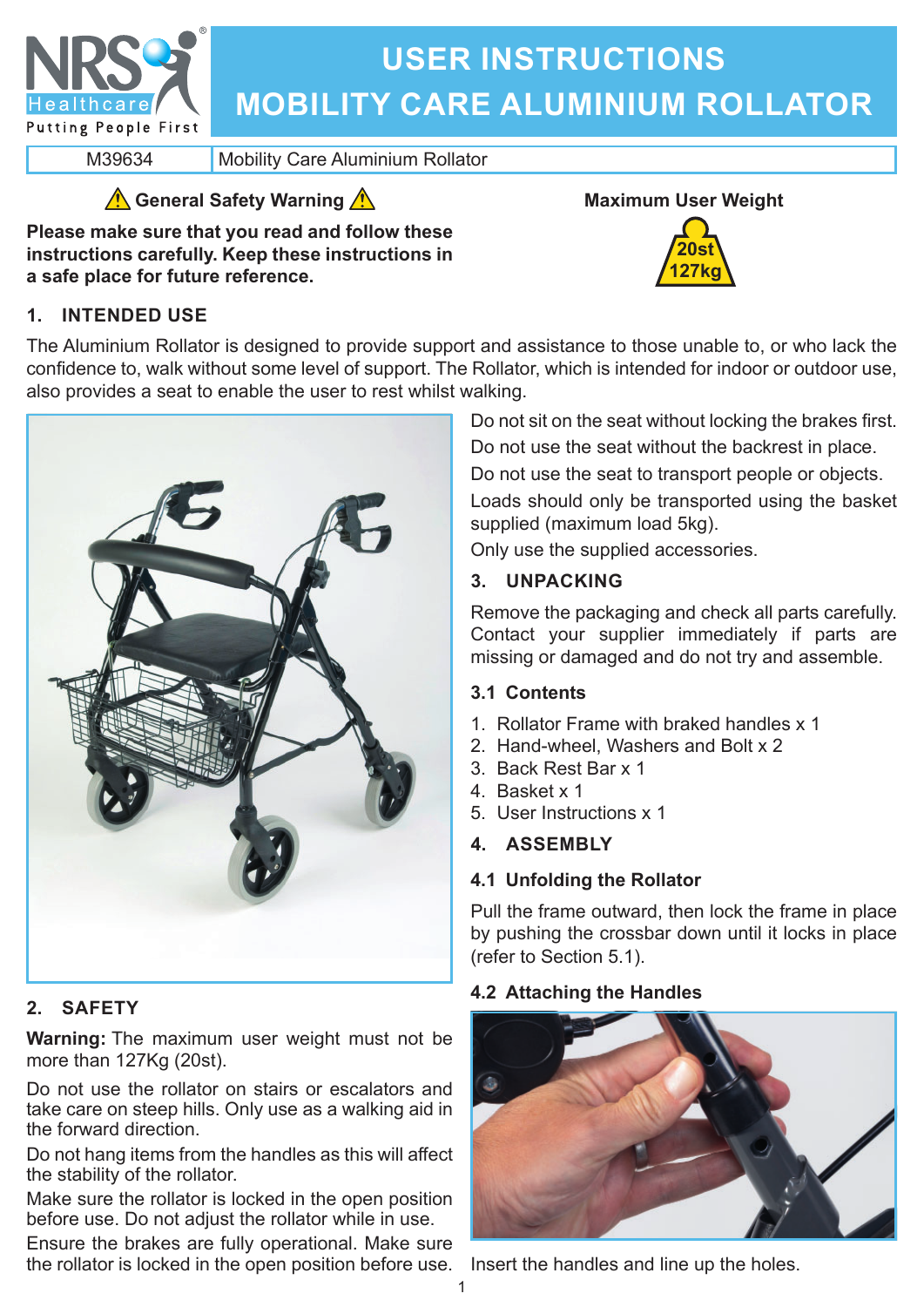**Note:** *The handle height must be set up correctly for*  **4.4 Handle Height Adjustment** *the user height. Refer to Section 4.4.*



Insert 1 x bolt, making sure the bolt head slots into the hexagonal recess.

**Note:** *The hand-wheel must always be on the outside of the rollator frame.*



Attach the hand-wheel and washer, then tighten fully by turning clock-wise.

Repeat for the opposite side.

**Note:** *Make sure both handles have been set to the same height.*

#### **4.3 Fitting the Backrest**



Insert the backrest into the slots on either side of the rollator frame until the button clips click into place.

**Note:** *Make sure both button clips have fully engaged the holes.*

Adjust the rollator handle height so that when the user's arm is down to their side, the hand-grip is at wrist height. This will ensure the arms are at an approximate 20°-30° bend when using the rollator.



Undo and remove the hand-wheel by turning anticlockwise, then remove the bolt and washer.

Adjust the handle height to the required position, then secure using the bolt, washer and hand-wheel. Refer to Section 4.2.

Repeat for the opposite handle.

**Note:** *Make sure both handles have been set to the same height.*

#### **4.5 Fitting the Basket**



Hook the basket over the front of the rollator frame in the position shown.

**Note:** *The maximum safe working load for the basket is 5kg.*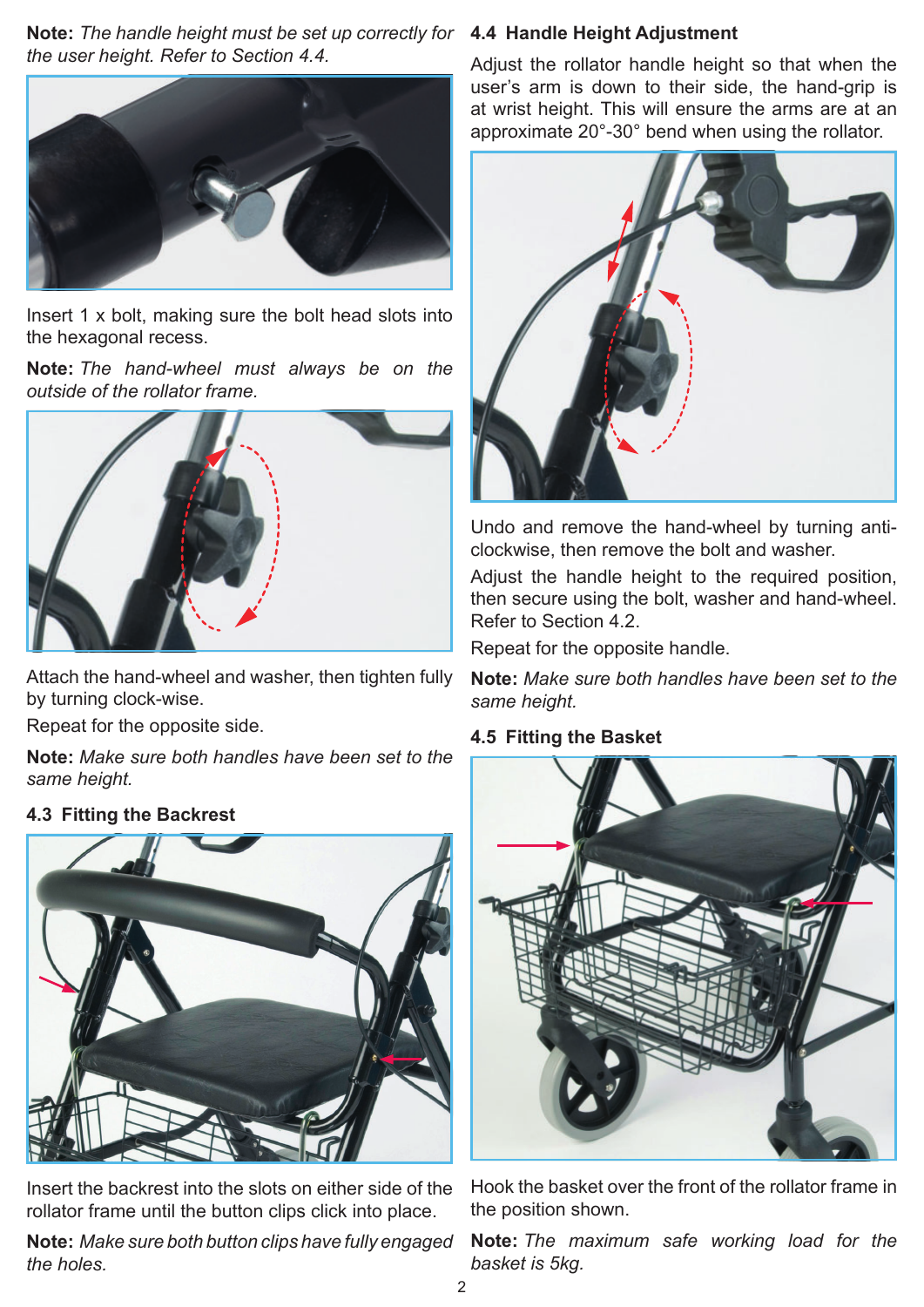#### **5. USING THE ROLLATOR**

### **5.1 Unfolding the Rollator**



Unfold the rollator and push down the cross bar fully to lock into place. Fit basket in correct position (refer to Section 4.5).

#### **5.2 Folding the Rollator**



Lift the seat and pull up on the strap until the rollator closes.

**Note:** *For more compact storage, remove the*  Loosen the lock nut (A), turn the adjuster (B) antibackrest.

#### **5.3 Brake Operation**



To slow down or stop the rollator, pull both brake handles up.



To apply the parking brake, push the brake handles down until they lock into place.

**Note:** *Make sure both brake handles have been applied.*

Pull both handles up to release the parking brakes.

**Warning:** If the brakes fail to stop or lock the wheels, stop using the rollator immediately. Do not use the rollator again until the brakes have been checked and correctly adjusted. Refer to Section 5.4.

#### **5.4 Brake Adjustment**

**Warning:** The following section requires some technical ability, do not attempt to carry out the adjustment unless you are confident to do so. Incorrectly adjusted brakes can lead to injury, please contact your supplier if you require assistance.



**Tighten the Brakes**

clockwise, then re tighten the locknut.